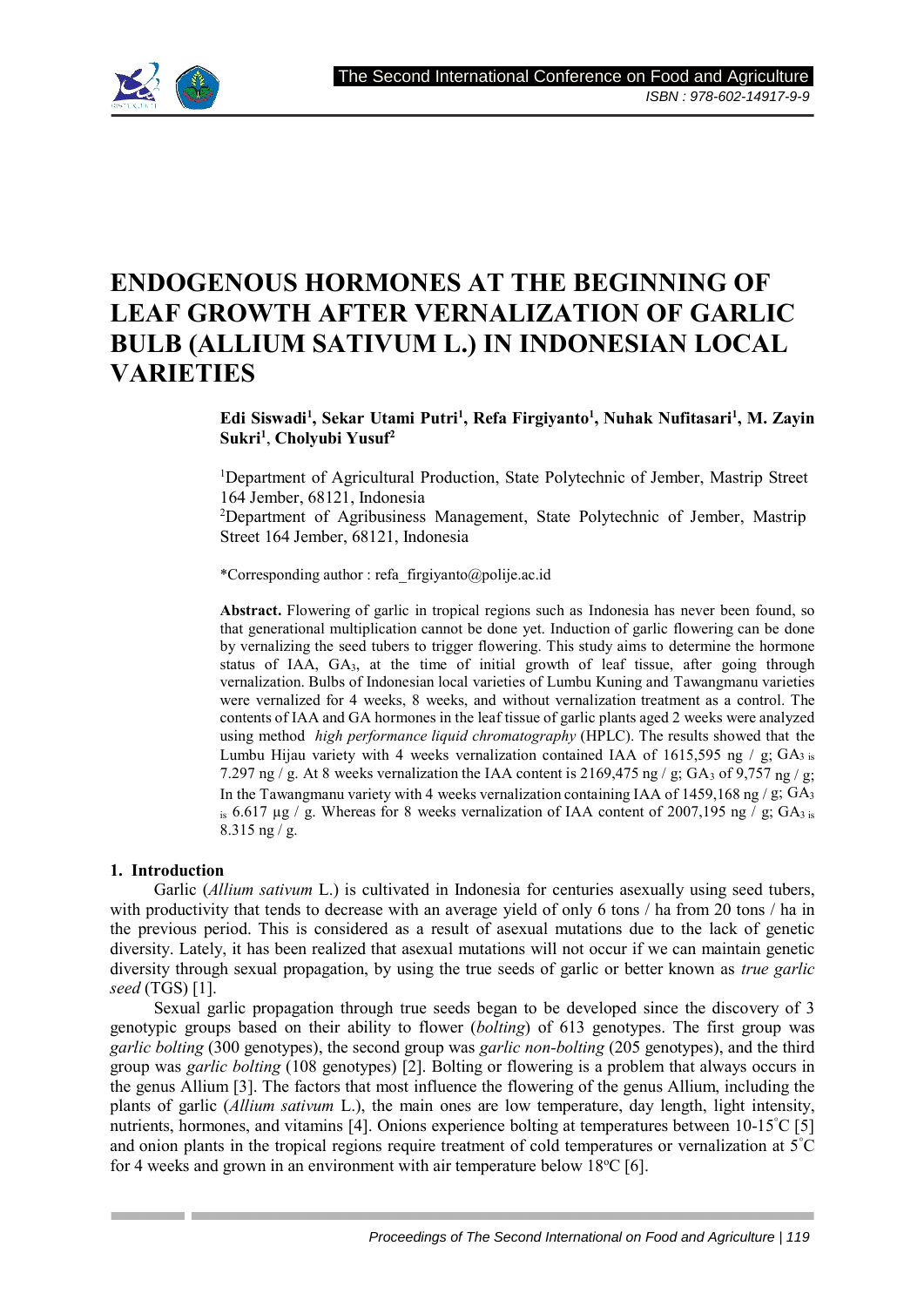

Vernalization usually aims to accelerate the release of flowers because cold temperatures can stimulate flower initiation (bolting) [7]. This condition can be obtained naturally from the area of origin, especially for subtropical plants. For tropical regions such as Indonesia, it is very difficult to obtain, except in high places. Therefore, artificial low temperature is needed which is known as vernalization technique.

The minimum vernalization period required for flowering differs from species to species, but usually lasts for several weeks [8]. Most species require temperatures between -1 to 10°C effective for vernalization. Vernalization of garlic plants has a positive effect on flowering and garlic yield [9]. Furthermore, it was explained that the effect of vernalization can increase the activity of enzyme promoted peroxidase (POD) and superoxidase dismutase `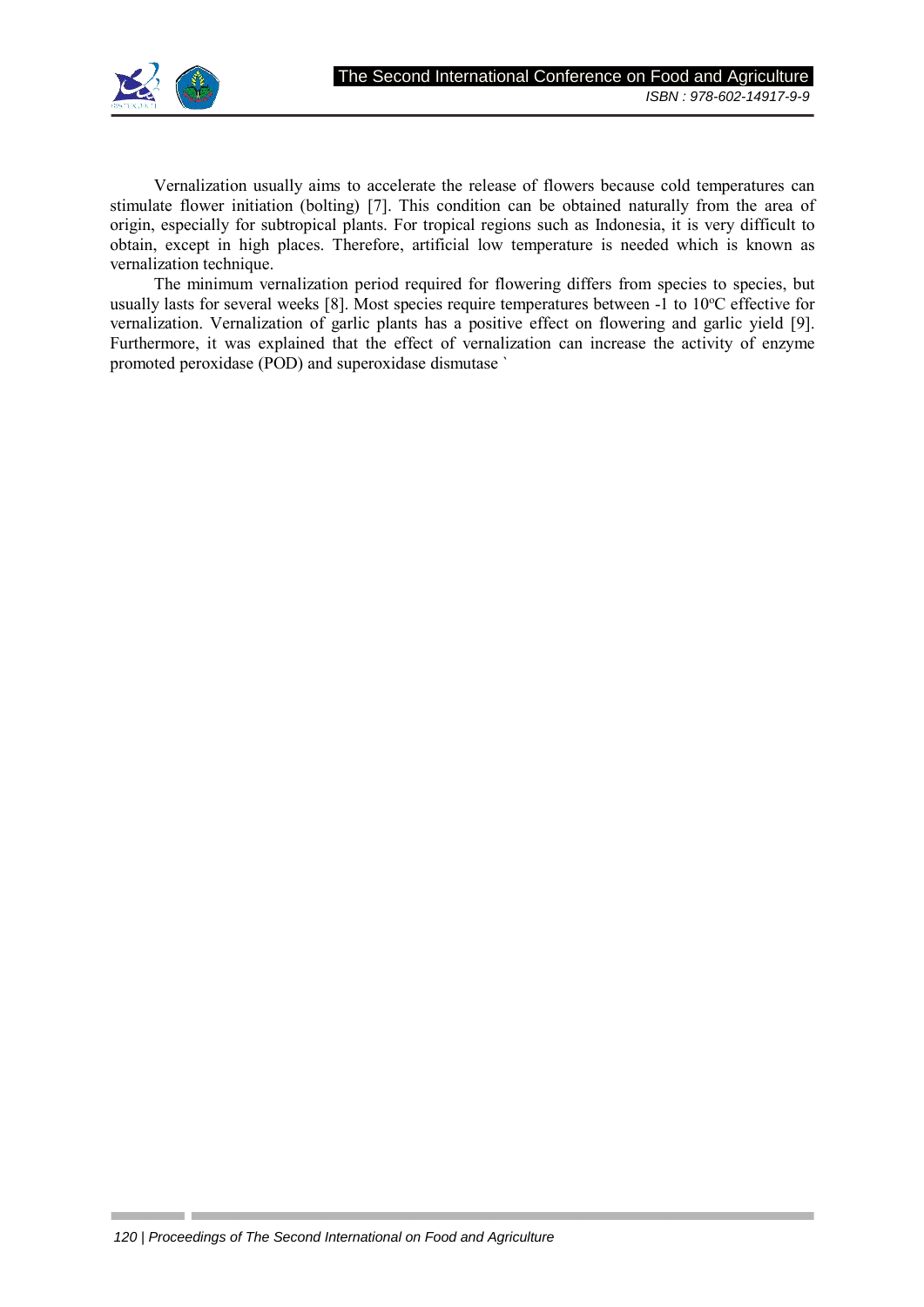

(SOD) [10]. In India using the garlic vernalization technique at  $4^{\circ}$ C for 2 months can increase flowering, umbel formation, and seeds in some varieties tested [11].

It is known that flowering which involves changes in the differentiation patterns of apical buds and axilar from vegetative phase to generative phase to flower buds is the interaction of internal and external factors [12]. The effect of cold temperatures through vernalization techniques as external factors seems to affect flowering hormones in response to internal factors, especially gibberellin and auxin acids.

Flowering induction affected by gibberellins is a substitute role for long days and induces flowering in short-day plants [13]. This hormone increases the hydrolysis of starch and fructane to fructose and glucose. The hexose-hexose from the starch hydraxis is a source of energy, especially for cell formation and causes the potential of water to be low. This causes a decrease in water potential. Furthermore, water from outside the cell diffuses easily into the cell, so the cell can enlarge. Cell enlargement caused by  $GA_3$  can reach 15 times greater than cells that are not treated with  $GA_3$  [14]. Administration of  $GA_3$  10 mg / 1 can induce flowering of olive plants [15]. Philodendron growth and flowering can increase with the provision of a concentration of  $GA_3$  125 mg / 1 to 1,000 mg / 1 [16]. Auxin is a key endogenous hormone as a regulator in the constituent of cells in flower primordia, but in high concentrations it can inhibit flowering of plants. Inhibition of the formation of flowers as a result of ethylene production which is stimulated by the high production of auxin. Inhibition of flowering plants is one of the effects of the natural mechanism of ethylene. The role of auxin in addition to affecting flower development can also inhibit the fall of flowers and fruit, because auxin stimulates photosynthetic activity through increased stomata opening, CO phosphorylation and fixation. With increased photosynthesis activity will increase the supply of assimilates, so that the fruit will grow and develop properly [17]. Adequate auxin concentration will maintain the absentee zone not sensitive to ethylene. Zone friction absences against ethylene due to low auxin content, characterized by increased hydrolytic enzyme activity. Increased hydrolytic enzyme activity causes damage to the cell wall in the abscess zone and causes the separation of plant organs from the parent [17].

Induction of flowering of garlic in tropical regions such as Indonesia needs to be done for restoration of garlic fertility. Furthermore, it can be used for sexual hybridization and seed production, in order to avoid asexual mutations and higher yields. Therefore, tubing vernalization efforts for flowering initiation were tried using local Indonesian garlic genetic sources. The purpose of this study was to determine the initial response to the status of GAhormones<sub>3</sub> and IAAafter vernalization of garlic seed tubers in two varieties, namely Lumbu Hijau varieties and Tawangmanu varieties.

### **2. Method**

The research was carried out in the Bromo Plateau with an altitude of 1350 m above sea level in May to September 2018. The experimental design used was a factorial randomized block design with two factors. The first factor is variety (A), consisting of (A1) green lime varieties and (A2) Tawangmanu varieties. The second factor (B) vernalization time, consists of (B0) without vernalization; (B1) vernalization up to 4 weeks; (B2) vernalization up to 8 weeks. Thus, there are six combinations of treatments with three repetitions. Totaly there are 18 experimental units. The experimental unit is a unit of polybag with a size of 5 kg.

Bulbs of green garlic seeds and Tawangmanu varieties used have a shelf life of 2 months. Naturally, garlic seeds can complete a dormancy period of around 9 months. Seedlings were then vernalized for 4 weeks and 8 weeks respectively, and without vernalization treatment as a control. Planting media consists of a mixture of top soil with organic matter in a ratio of 3: 1. The soil used is local soil which is given NPK fertilizer (16:16:16). Fertilizer is given twice by splashing evenly throughout the beds at 4 weeks and 6 weeks after planting. Seed bulbs, according to vernalization treatment, are planted in the media using 3 seed tubers for each polybag. Maintenance includes watering and weeding. The media is kept to keep it moist. As for preventing pests, yellow traps and selective insecticides are installed. While to prevent disease attacks selective fungicides are used once a week. Observations included the percentage of seed bulbs that grew at the age of 1 week, namely the number of seed tubers that germinated from the number of bulbs planted, the number of leaves, and the height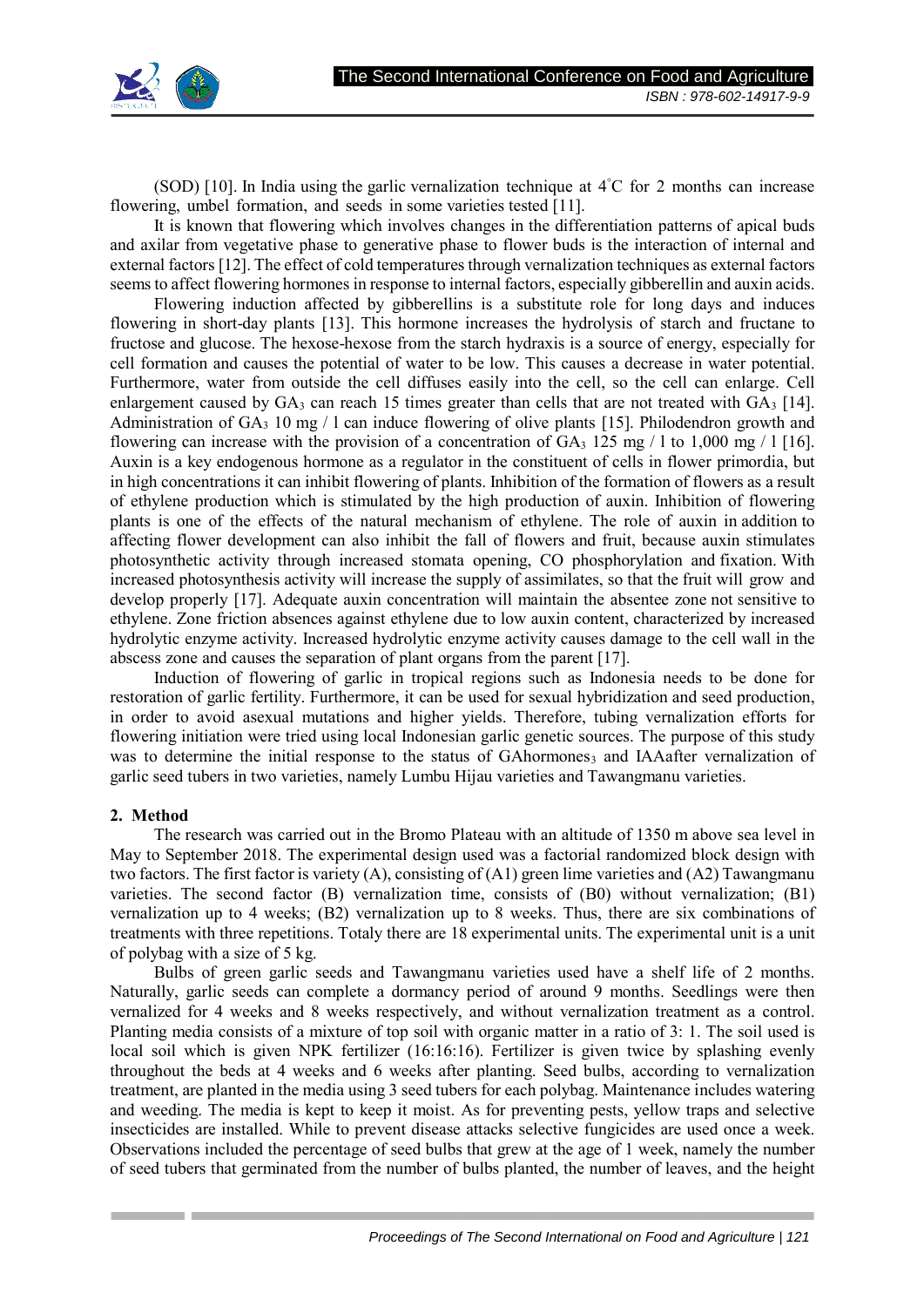

of the plant at 2 weeks. The initial growth data were analyzed using analysis of variance, using the SPSS version 17. IAA and GA content analysis was<sub>3</sub> carried out using the HPLC method using the Shimadzu model HPLC tool, using a solvent delivering LC 20AT unit, and a SPD M20-A Photo Diode Array detector Detector, mobile phase acetonitrile in water (25:75 v / v). The results of the subsequent analysis are described descriptively.

#### **3. Results and Discussion**

The results of the analysis of the variance in the effect of varieties and varieties of vernalization on the initial growth of garlic are presented in Table 1. The results showed that there was no interaction between varieties and vernalization duration of growth, plant height, and number of leaves. From Table 1 it can be shown that in observing the growth power, both green lumbu varieties and Tawangmangu, both showed a growth power of zero, meaning that when observed two varieties had not grown, especially in the treatment without ververalization.

From Table 1 it can be seen that the use of green lime varieties and tawangmangu varieties does not provide significant differences in plant height and number of leaves, with an average plant height of 15.74 cm in Tawangmangu varieties and in varieties green spice of 18.31 cm. The average data was obtained from the average plant height from vernalization treatment 4 weeks and 8 weeks in the two varieties tested.

Likewise, differences in varieties also did not significantly affect the number of leaf parameters. In green lumbu varieties the average number of leaves was 1.95, while the average number of leaves in the tawangmangu variety was 2.15, which was obtained from the average number of leaves in the vernalization treatment 4 weeks and 8 weeks in both varieties.

|                           | <b>Parameters</b>    |                    |                    |
|---------------------------|----------------------|--------------------|--------------------|
| <b>Treatments</b>         | <b>Growing Power</b> | Plant Height (cm)  | Number of          |
|                           | (%)                  |                    | <b>Leaves</b>      |
| <b>Varieties</b>          |                      |                    |                    |
| Green Lumbu               | 0a                   | $18.31 \pm 1.50$ a | $1.95 \pm 0.51$ a  |
| Tawangmangu               | 0a                   | $15.74 \pm 1.54$ a | $2.15 \pm 0.14$ a  |
| Duration of vernalization |                      |                    |                    |
| Without vernalization     | 0a                   | 0a                 | 0a                 |
| Vernalization 4 weeks     | 100 <sub>b</sub>     | $17.79 \pm 2.21$ b | $2.15 \pm 0.40$ b. |
| Vernalization 8 weeks     | 100 b                | $16.27 \pm 3.30$ b | $1.95 \pm 0.51$ b  |

**Table 1. Growth Power, Plant Height, and Number of Garlic Leaves After Vernalization**

Another interesting thing is that in observing the growth of plants at 2 weeks, there is data zero in the treatment without vernalization of the growth power, which means that at the age of plant weeks both Lumbu Hijau varieties and Tawangmangu varieties have not shown any growth at all. The data on the average height of plants and the average number of leaves due to vernalization time factors were obtained in the treatment of vernalization duration 4 and 8 weeks. Based on Table 1, it can be seen that the treatment of vernalization duration of 4 weeks averages plant height of 17.79 cm, while the average plant height at 8 weeks vernalization is 16.27 cm. While the average number of leaves at 4 weeks vernalization was 2.15, while at 8 weeks vernalization was 1.95, although the length of vernalization did not show a significant difference in plant height or leaf number.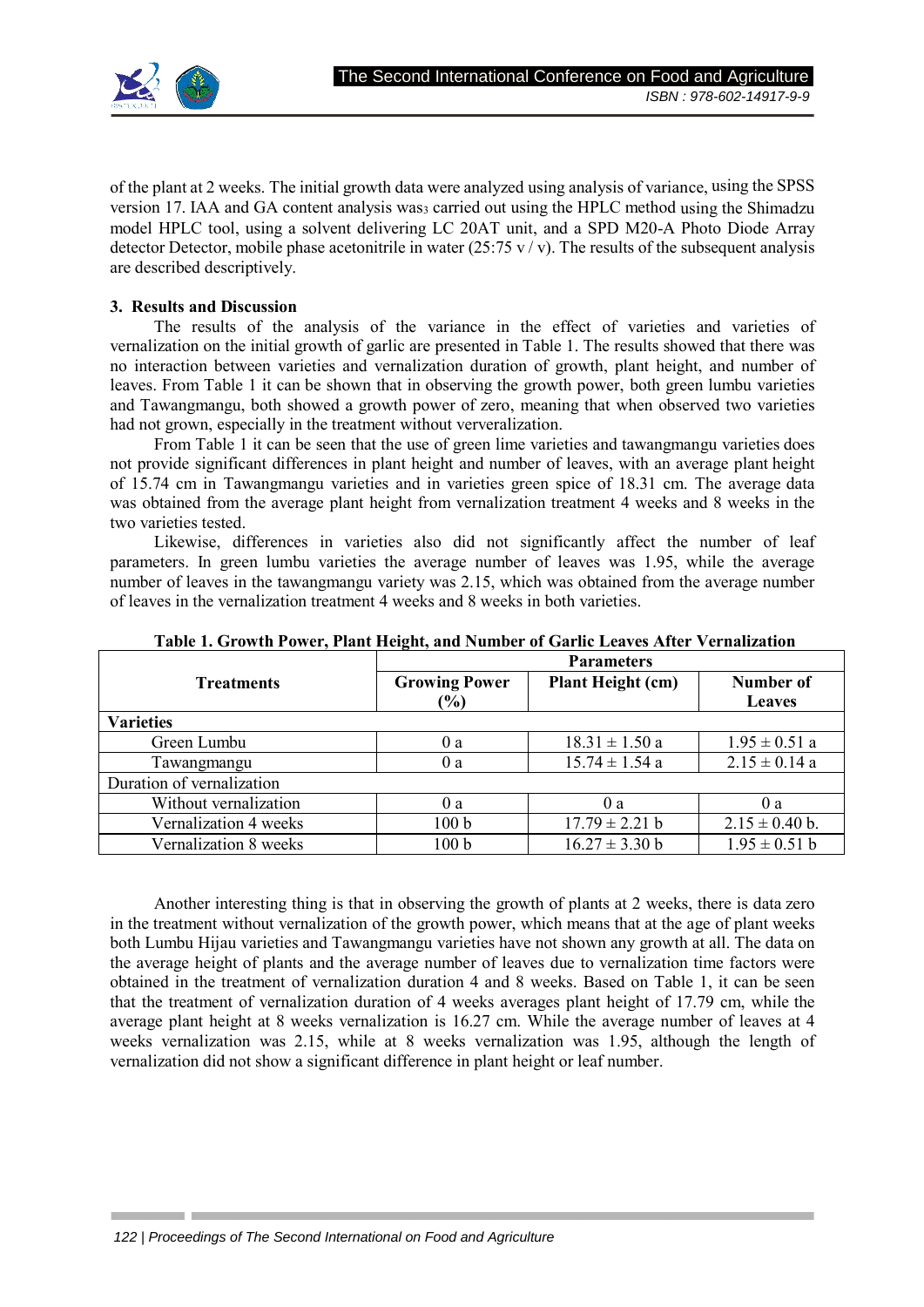

The results of research on the initial growth of plants seem to be strongly influenced by vernalization treatment. In Figure 1 showed that the tubers that were not given vernalization treatment showed no initial growth of shoots in the tubers (Figure 1a). Whereas in Figure 1b and 1c, respectively, with vernalization treatment 4 and 8 weeks, it has been shown that there was an initial shoot growth in the tuber. Likewise, Tawangmangu varieties that were not given vernalization treatment had not shown the initial growth of shoot shoots (Figure 1d). On the contrary, in Figure 1e and Figure 1f, it is clear that there is a clear shoot shoot growth in the seed tubers after 4 and 8 weeks vernalization treatment.



Remarks:

1a, 1b, 1c: Bulbs of green onion varieties (1a control, 1b vernalization 4 weeks, 1c vernalization 8 weeks)

1d, 1e, 1f: Bulbs of garlic tawangmangu variety (1a control , 1b vernalization 4 weeks, 1c vernalization 8 weeks)

Figure 1. Growth of Garlic Seed Bulbs

## **Content of IAA and GAHormone3 in Early Growth of Leaf Tissue**

Results of analysis reading of IAA and GA3 in the leaf tissue of garlic plants green lumbu variety at 2 weeks with vernalization of seed tubers for 4 and 8 weeks using the HPLC method shown in Figure 2.



Lumbu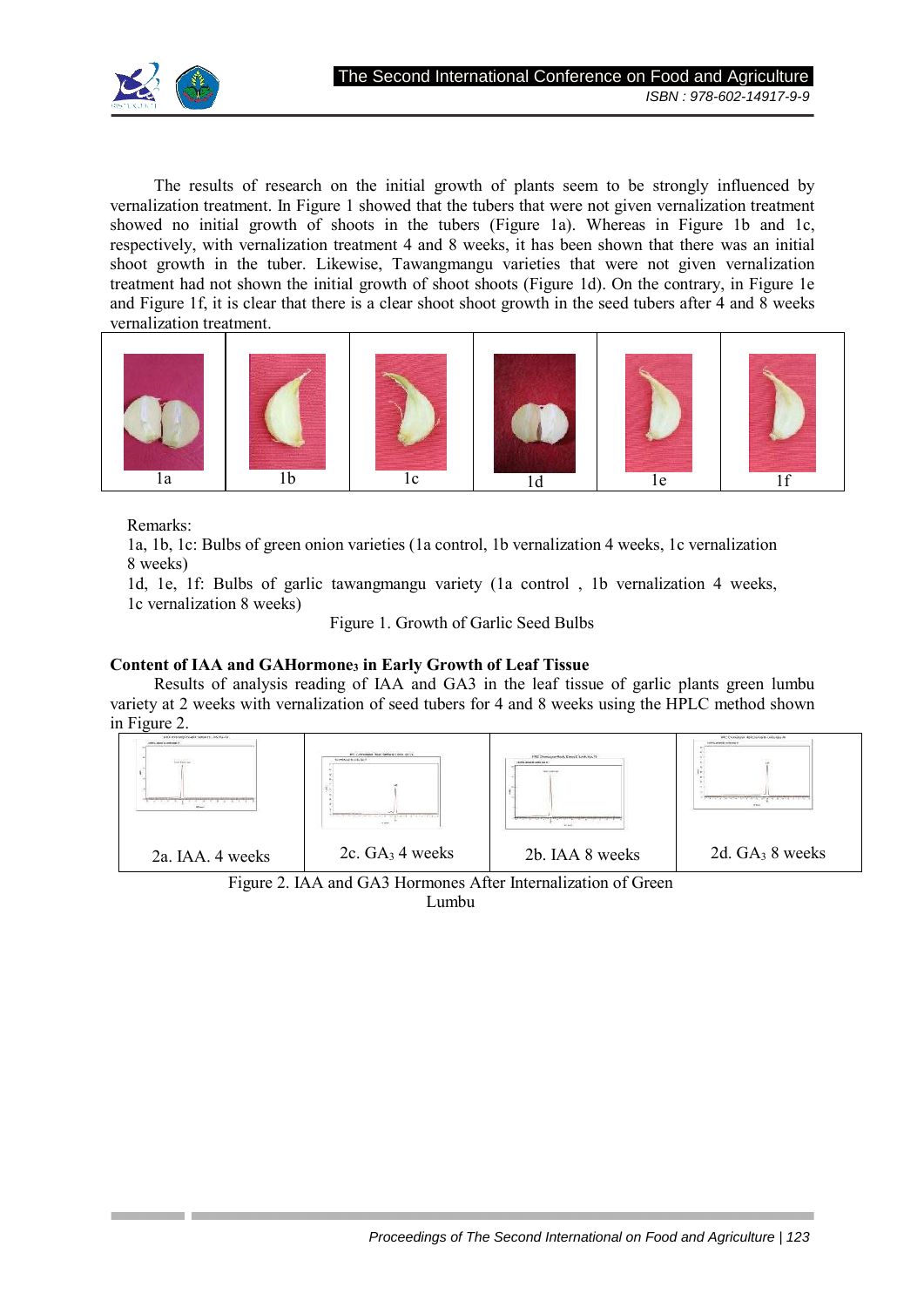

Analysis results of IAA and GA3 hormone contents in garlic leaves tissue of 2 weeks old tawangmangu varieties with vernalization of seed tubers for 4 and 8 weeks using HPLC method shown in Figure 3.



## Figure 3. IAA and GA3 Hormones After Internalization of Tawangmangu

Based on the results of the reading of the HPLC analysis then compiled in summary Table 2. Table 2. Hormone Content (ng / g) in Garlic Hormone

| Varieties   | Vernalization | ຼ<br>Content $(ng/g)$ |                 |
|-------------|---------------|-----------------------|-----------------|
|             |               | IA A                  | GA <sub>3</sub> |
| Green       | 4 weeks       | spices1615,475        | ,297            |
|             | 8 weeks       | 2169,475              | 9,757           |
| Tawangmangu | 4 weeks       | 1459,168              | 6,617           |
|             | 8 weeks       | 2007,195              | 8.315           |

Data on hormone content in 2-week-old leaf tissue at the beginning of garlic plant growth both on Lumbu Hijuavarieties green and Tawangmangu varieties are more dominated by IAA than GA3. In green lime varieties IAA content is 1615,475 ng / g at 44 weeks vernalization. At 8 weeks vernalization there was an increase in IAA content to 2169,475 ng / g. Likewise, tawangmangu varieties with 4 weeks vernalization of IAA content were 1459,168 ng / g and increased to 2007,195 ng / g at 8 weeks vernalization. So that both the green lumbu varieties and tawangmangu varieties contain IAA will increase along with the vernalization period up to 8 weeks. If we look closely the data on IAA content in green lime varieties is generally higher than the content of IAA in tawangmangu plant varieties.

The GA3 content generally shows that the content of GA3 green lime varieties is also higher than the content of GA3 Tawangmangu varieties. With 4 weeks vernalization, the GA3 content was 7.297ng / g, increasing to 9.757ng / g with 8 weeks vernalization. Whereas in the 4 weeks vernalization with Ttawangmangu variety, the GA3 content was  $6.617$ ng / g and increased to 8.315ng / g by giving 8 weeks vernalization.

The high content of IAA compared to GA3 at the beginning of growth can be understood that at the beginning of the first organ growth that develops is root tissue. In the root tissue IAA hormone will be produced and translocated to the leaf tissue. In addition, the data obtained also showed that increasing vernalization up to 8 weeks also seemed to be accompanied by an increase in the content of IAA and GA3 in leaf tissue.

Garlic (*Allium sativum* L) which is cultivated in Indonesia has several local Indonesian varieties, such as umbu Hijau varieties, Lumbu Kuningbs, Lumbu, Tawangmangu, Sembalun, Sanur, Jatibarang, Bagor Layur, Kayu, etc. Of all these varieties it is rarely found the appearance of flowers naturally. Nonetheless, it is not uncommon in the garlic planting area to always find one, two or more garlic that are able to bolting (flowering), even though from the formed flowers rarely develop into perfect blooms, let alone produce seeds. Based on this, it seems that it is possible that some Indonesian local varieties are included in the category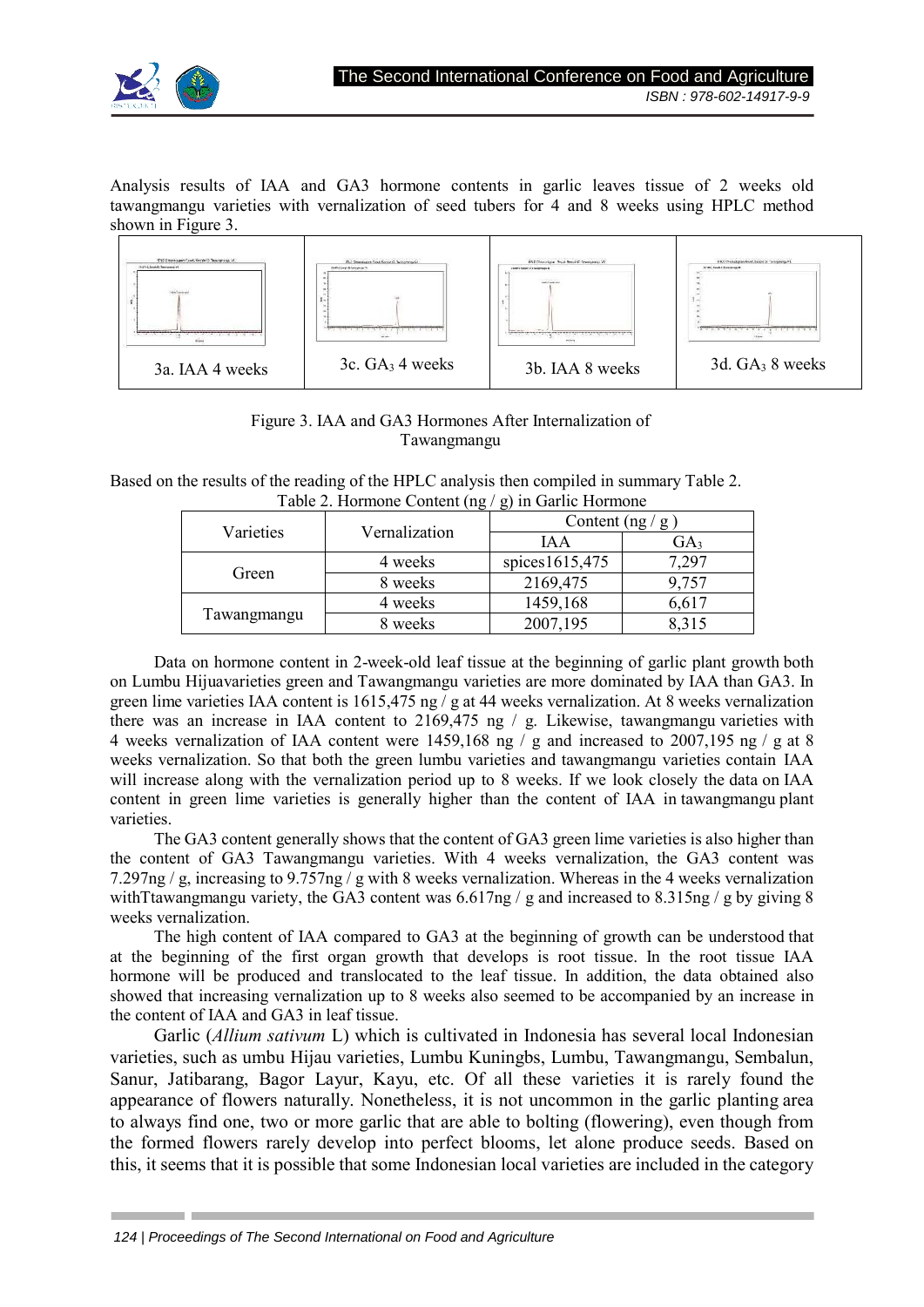

of bolting or semi-bolting [18]. Flowering can be done by giving vernalization treatment at  $5^{\circ}$ C for 4 weeks - 8 weeks [8], [9], [10], [11]. Even so, the initial response to the growth of post-vernalization seedlings has not been widely known. It was found that flowering of garlic can occur if followed by changes in IAA hormone from 0.17 to 0.21  $\mu$ g / g then decreases sharply to 0.06  $\mu$ g / g in garlic leaf tissue that undergoes flowering [19]. The opposite was also followed by a significant increase in GA3 content from 5.5  $\mu$ g / g to 9.5  $\mu$ g / g. Therefore, with vernalization technology to encourage flowering is important to be done to measure the content of IAA and GA3 hormones at the beginning of growth. The results of this study are the initial stages of garlic flowering research by giving vernalization treatment and combined with ZPT treatment to encourage garlic flowering in tropical regions such as Indonesia

## **4. Conclusion**

The results showed that the Lumbu Hijau variety with 4 weeks vernalization contained IAA of 1615, 595 ng / g; GA<sub>3</sub> of 7.297 ng / g. At 8 weeks vernalization the IAA content is 2169,475 ng / g; GA<sub>3</sub> of 9,757 ng / g; In the Tawangmangu variety with 4 weeks vernalization containing IAA of 1459,168 ng / g;  $GA_{3,i}$  6.617 µg / g. Whereas for 8 weeks vernalization of IAA content of 2007,195 ng / g;  $GA_3$  of 8.315 ng / g.

## **5. Acknowledgment**

The author would like to thank the Central Directorate of Research and Community Service Directorate General of Research and Development Strengthening Ministry of Research, Technology and Higher Education In accordance with the Funding Agreement for the Implementation of Community Service Programs

### **Reference**

- [1]. Meredith TJ & Drucker A 2016 Growing Garlic From True Seed. Garlic Analecta. Selected Writings on Garlic. http://garlicseed.blogspot.co.id/p/growinggarlic-from-true-seed html
- [2]. Stavelikova H 2008 Morphological characteristics of garlic (*Allium sativum* L.) genetic resources collection-Information. *Hort Sci* (Prague) **35** 3 130-135
- [3]. Currah L, Proctor FJ 1990 Onions in Tropical Regions 35th volume (Chatham: Natural Resource Institute)
- [4]. Brewster JL, Salter PJ 1980 Effect of planting spacing on yield and bolting of two cultivars of over wintered bulb Onion. *Hortscience* **55** 2 97-102
- [5]. Rashid MA, Singh DP 2000 A Manual on vegetable seed production in Bangladesh. (Bangladesh: AVRDC-USAID-Bangladesh project, Horticulture Research Center, Bangladesh Agriculture Research Institute, Joydebpur, Gazipur-1701)
- [6]. Shishido Y, Saito T 1977 Studies on the flower bud formation in onion plants III Effects of physiological conditions on the low temperature induction buds in bulbs *J. Soc Hort Sci* **46** 310- 316
- [7]. Salisbury FB, Ross CW 1995 *Plant Physiology* (California: The Banjamin / Cummigs Publishing Company Inc.)
- [8]. Wareing P 1981 *Growth and Differentiation in Plants* (New York: Pergamon Press) p 343
- [9]. Wu C, Wang M, Dong Y, Cheng Z, Meng H 2015 Growth, bolting and yield of garlic (*Allium sativum* L.) in response to clove chilling treatment *Scientia Horticulturae* **194**: 43-52
- [10]. Wu C, Wang M, Dong Y, Cheng Z, Meng H 2016 Effect of plant Age and vernalization on bolting, pant growth and enzyme activity of garlic (*Allium sativum* L.) *Scientia Horticulturae*. **201** 295-305